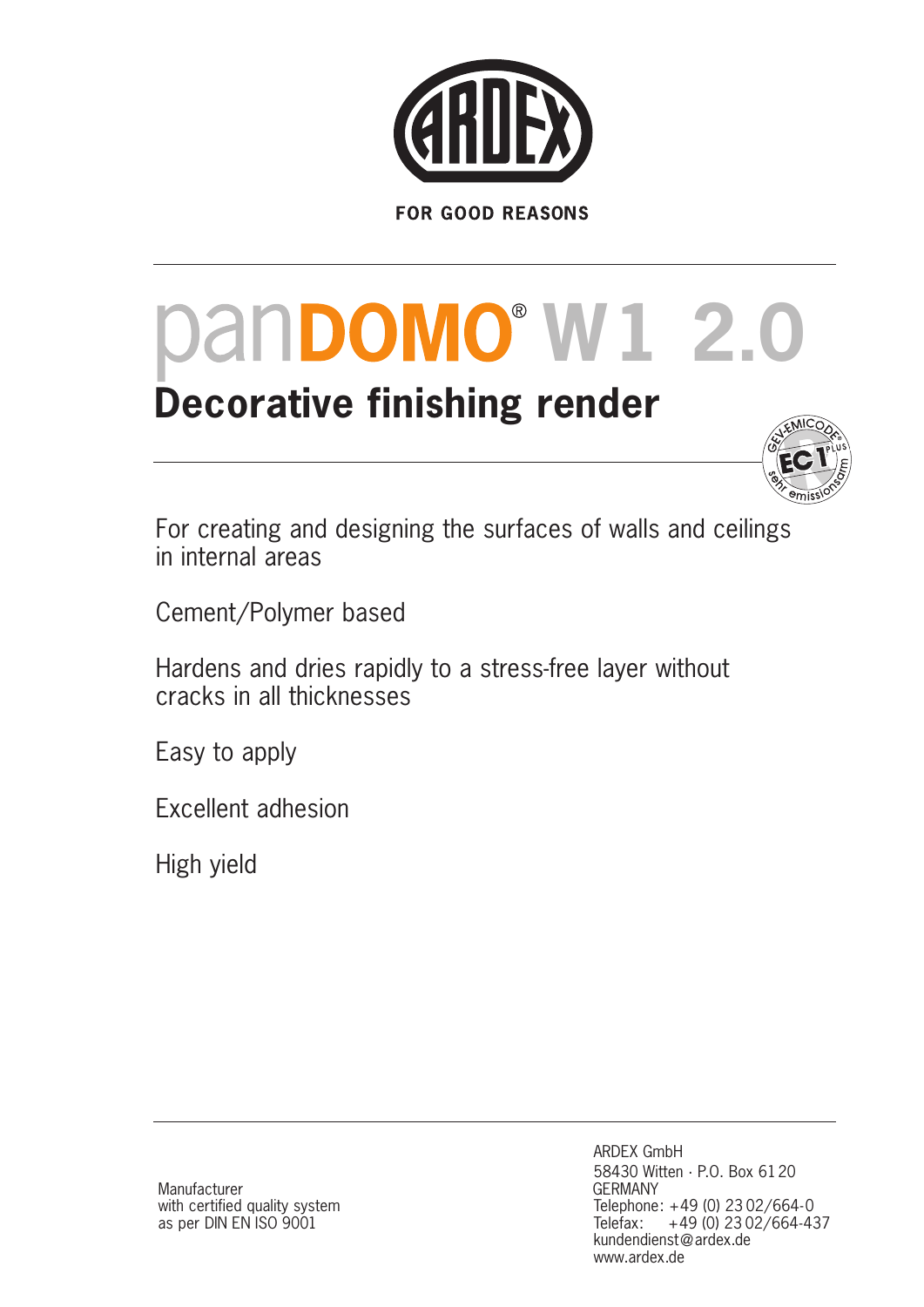# **Decorative finishing render PanDOMO® W1 2.0**



#### **Use:**

Installation of illustrative finishes characterised by a creative design, such as surfaces in exhibition rooms, foyers, public buildings, sales premises and in private residences.

## **Description:**

White powder made of special cement, flexible polymer additives and selected fillers.

The powder is mixed with water to give a supple mortar which can be applied as a finishing compound in both thin and thick layers and is workable approx. 30 minutes.

The hardened render is inert, virtually tension free and vapour permeable.

PANDOMO® W1 2.0 does not promote corrosion.

## **Substrate preparation:**

Suitable substrates

- concrete
- cement and lime plaster
- gypsum plaster and gypsum wall boards
- masonry
- gypsum plasterboards
- gypsum fibre boards
- tiles and stone slabs
- colourfast dispersion coatings
- old latex paints
- acrylic paints
- enamel coatings
- alkyd resin coatings
- glass fibre hangings, painted

Must be dry, solid, stable as well as free of dust, dirt and other barrier materials.

Remove old, weakly adhered residues or coatings, loose plaster/render and wall papers.

Acrylic enamel coatings, alkyd resin coatings as well as tiles and stone slabs have to be pre-filled with a thin layer of PANDOMO® W1 2.0.

For masonry and all surfaces with mixed backgrounds, apply a coat of PANDOMO® Primer, diluted 1: 2 with water or ARDEX P 4 multipurpose primer undiluted, to avoid colour tone differences.

## **Application:**

Potable water is put into a clean mixing container and whilst stirring vigorously powder is mixed in to give a supple, lump-free mortar.

Approximately 2.5 l of water are needed to mix 5 kg of PANDOMO® W1 2.0 powder.

After a maturing period of 1– 3 minutes and repeated stirring, the mortar can be applied at temperatures between 18–20°C within approx. 30 minutes.

Small holes and minor, stable cracks can be filled using Pandomo® W1 2,0. When preparing two-dimensional areas with finishing render, the first preparation layer should be tinted to adapt to the required colour tone, up to a nominal layer thickness of 2 mm.

When trowelling the surface to produce decorative effects the minimum thickness should be 1mm.

## **Pigmenting the finishing compounds:**

The 10 PANDOMO® CC colour concentrates from the PANDOMO® system can be mixed into the fresh mortar or added to the mixing water. For large areas, the mixing water should be coloured to avoid daywork joints between applications.

The different colour formulations can be seen from the PANDOMO® W1 2.0 colour tables and must be followed exactly. The system also allows one to create individual colour tones.

The details given in the colour table are only for your guidance, and can vary depending on the substructure, layer thickness and ambient conditions.

To allow for exact dosing of the PANDOMO® CC colour concentrates, a weighing scale is required (accurate to a gram).

## **PANDOMO® Wall – Designing smooth wall and ceiling surfaces:**

The follow-up treatment can start approx. 60 minutes after render application; at temperatures between 18 and 20°C. Time can vary depending on the temperatures on site. Use a moist sponge to dampen the surface, and venetian smoothing blade to finish the surface.

Having allowed the render to dry (about 5 hours), the surface must be polished with a suitable eccentric grinder (e.g. Rotex from Festo) using a grinding disc with an abrasive grain size of 120. As an alternative grinding pads of messrs. Mirka 180 grid Abranet and 4000 grid Abralon can be used. We recommend to carry out a simple impregnation (bringing about a colour intensification) using PANDOMO® SL stone oil – see technical leaflet.